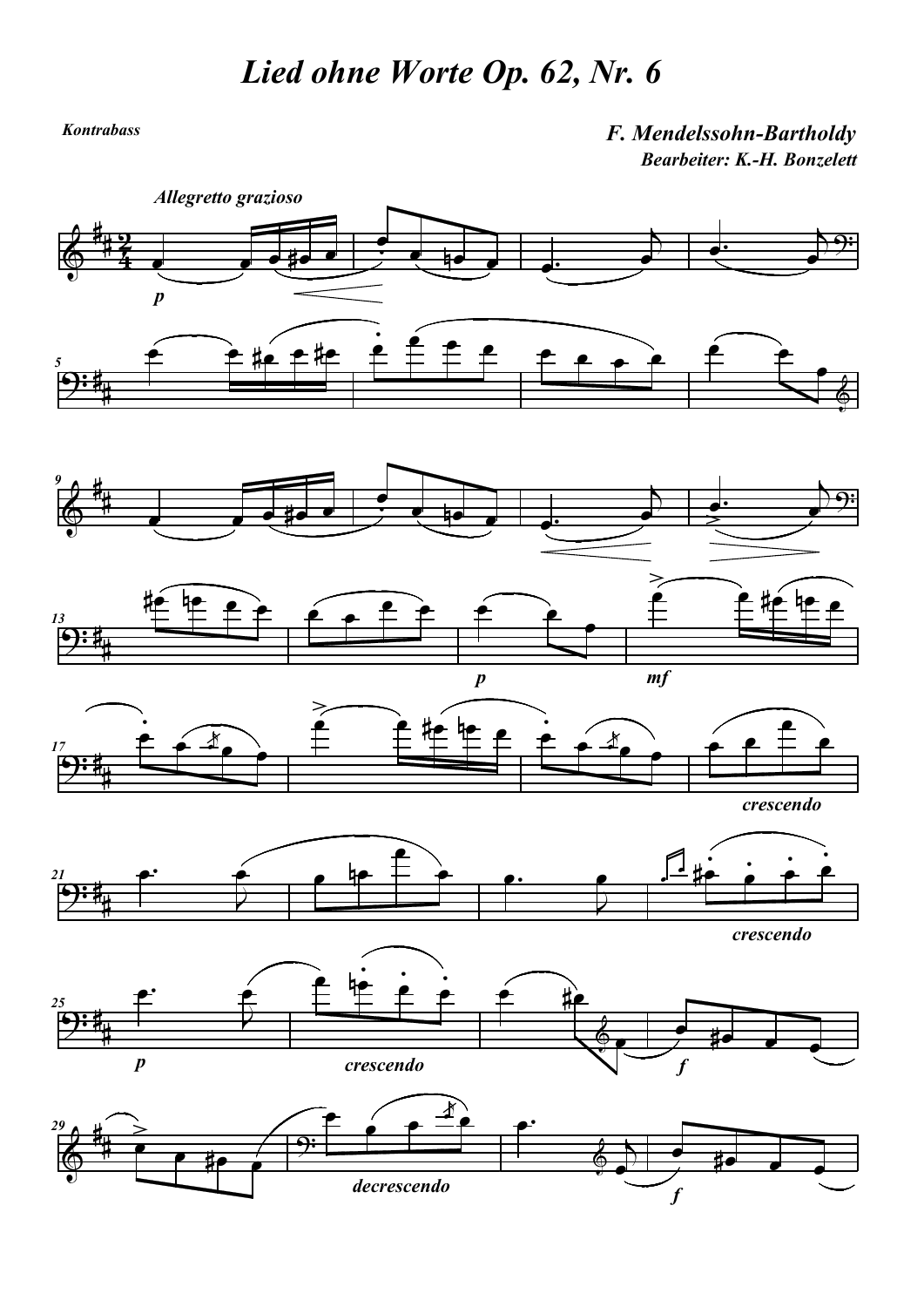





crescendo















2